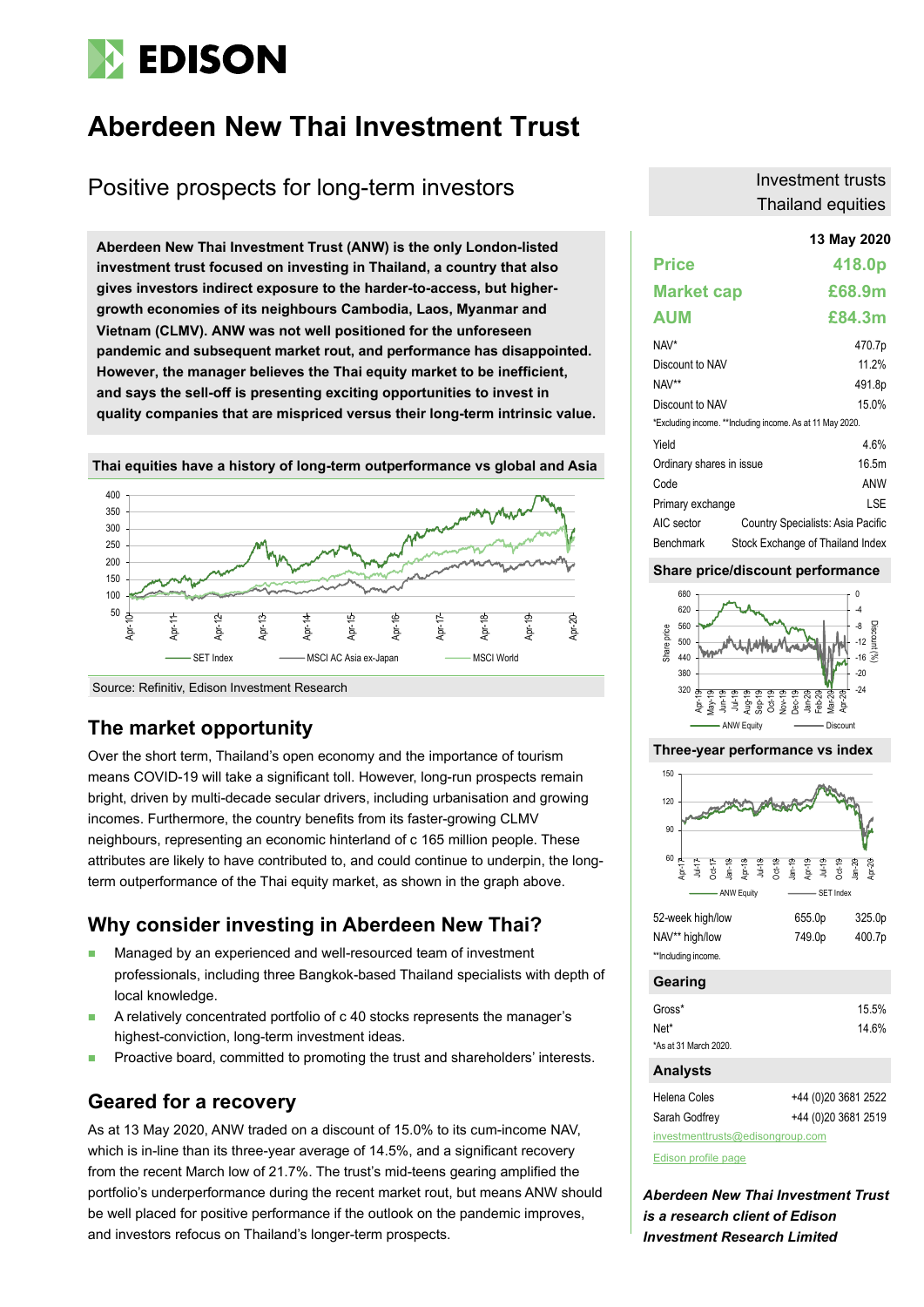

#### **Exhibit 1: Trust at a glance**

#### **Investment objective and fund background Recent developments Recent developments**

6 May 2020: Annual results to 28 February 2020. NAV total return -16.6%; SET index total return -12.8%. Second interim dividend of 11.00p declared.

- 4 December: Announced the retirement of Clare Dobie as independent nonexecutive director, with effect from 3 December 2019.
- diversified across a broad range of industries, with exposures not linked to SET 18 October 2019: Announced the appointment of Anne Gilding as an independent non-executive director with immediate effect.

| index allocations. |                   |                          | independent non-executive director with immediate effect. |                     |                                  |  |  |  |  |  |
|--------------------|-------------------|--------------------------|-----------------------------------------------------------|---------------------|----------------------------------|--|--|--|--|--|
| Forthcoming        |                   | <b>Capital structure</b> |                                                           | <b>Fund details</b> |                                  |  |  |  |  |  |
| AGM                | June 2020         | Ongoing charges          | 1.24%                                                     | Group               | Aberdeen Standard Investments    |  |  |  |  |  |
| Interim results    | October 2020      | Net gearing              | 14.6%                                                     | Manager             | Asian Equities Team              |  |  |  |  |  |
| Year end           | 28 February       | Annual mgmt fee          | $0.9\%$                                                   | Address             | Bow Bells House, 1 Bread Street, |  |  |  |  |  |
| Dividend paid      | November and June | Performance fee          | None                                                      |                     | London EC4M 9HH                  |  |  |  |  |  |
| Launch date        | December 1989     | Trust life               | Indefinite (subject to vote)                              | Phone               | +44 (0)500 000 040               |  |  |  |  |  |
| Continuation vote  | $No - see page 7$ | Loan facilities          | £15m multi-currency facility                              | Website             | www.newthai-trust.co.uk          |  |  |  |  |  |

From FY19 the board introduced an interim dividend. Dividends payable June/July and November.

ANW's investment objective is to provide a high level of long-term, aboveaverage capital growth through investment in Thailand. The trust holds a concentrated portfolio of equities listed on the Stock Exchange of Thailand (SET). Constructed through bottom-up stock selection, ANW's portfolio is



City of London (27.6%)

■ Lazard (19.5%)

Standard Life Aberdeen (27.0%)

 $\blacksquare$  Interactive Investor (3.7%)

Wells Capital (2.3%)

■ Other (16.5%)

Hargreaves Lansdown (3.5%)

**Dividend policy and history (financial years) Share buyback policy and history (financial years)**

Renewed annually, the trust has authority to repurchase up to 14.99% and allot up to 10% of issued share capital.



**Shareholder base (as at 31 March 2020) Portfolio exposure by sector (as at 31 March 2020)**



#### **Top 10 holdings (as at 31 March 2020)**

|                         |                        |               | Portfolio weight % |
|-------------------------|------------------------|---------------|--------------------|
| Company                 | <b>Sector</b>          | 31 March 2020 | 30 September 2019  |
| <b>PTT</b>              | Energy & utilities     | 6.5           | 5.1                |
| Advanced Info Service   | Telecoms               | 6.0           | 4.6                |
| Siam Cement             | Construction materials | 4.8           | 3.4                |
| Home Product Center     | Commerce               | 4.2           | 4.2                |
| Central Pattana Public  | Property development   | 4.2           | 3.9                |
| Osotspa                 | Food & beverage        | 4.2           | 3.3                |
| Land and Houses         | Property development   | 4.0           | 3.6                |
| Bangkok Insurance       | Insurance              | 3.9           | 3.9                |
| Toa Paint               | <b>Materials</b>       | 3.5           | 3.5                |
| <b>AEON Thana</b>       | Finance & securities   | 3.5           | 5.0                |
| Top 10 (% of portfolio) |                        | 44.8          | 40.5               |

Source: Aberdeen New Thai Investment Trust, Edison Investment Research, Bloomberg, Morningstar, Refinitiv.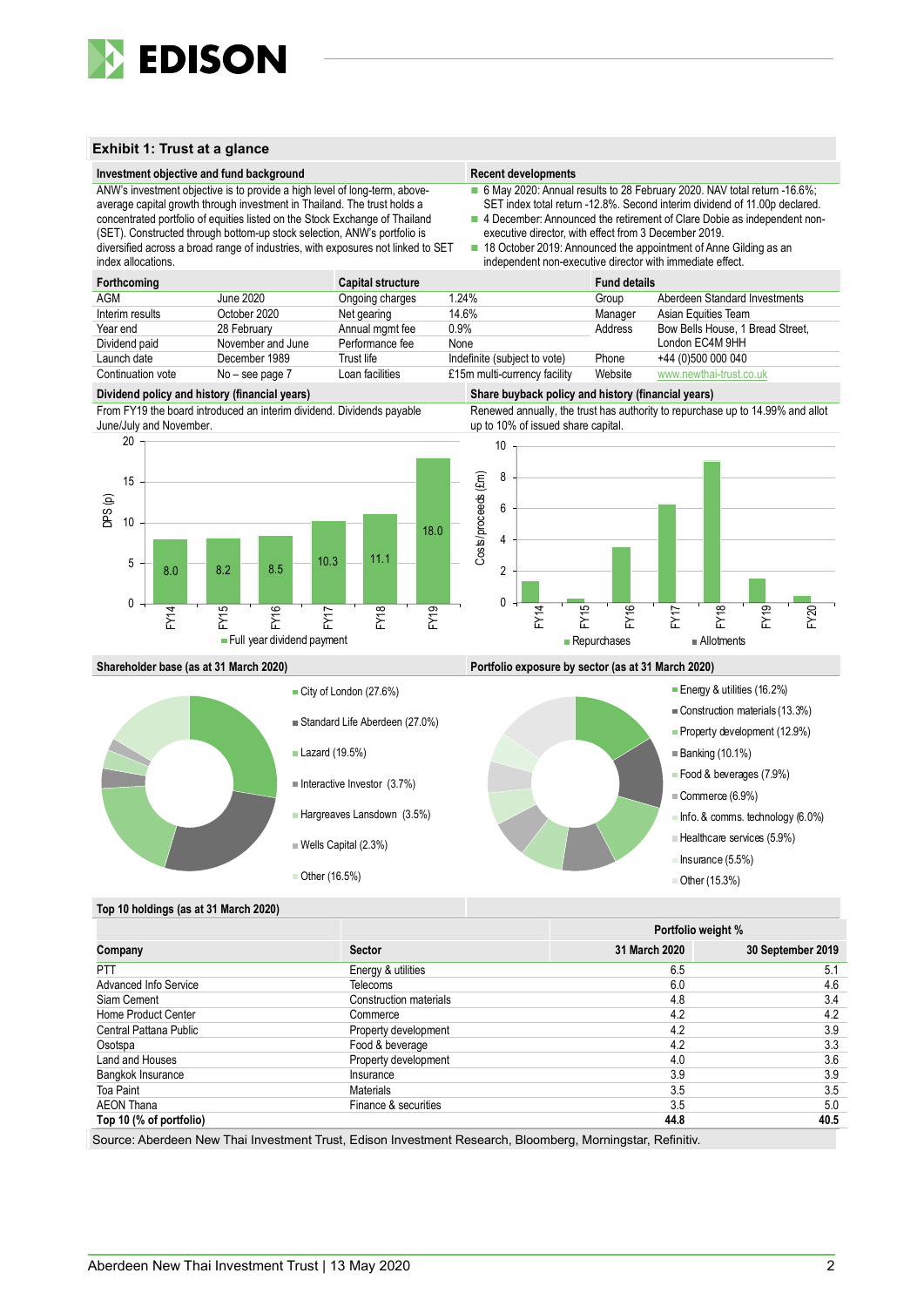

# **Market outlook: Driven by COVID-19 developments**

The traditional engines of Thailand's economy are tourism and exports, and it is therefore particularly exposed to the impact of the COVID-19 pandemic. Tourism accounts for around 20% of GDP, and Thailand had c 40 million tourist arrivals in 2019. Over the past few years, this has been boosted by visitors from China; however, the industry is currently facing unprecedented disruptions. Exports are also facing challenging conditions. Even before the outbreak of the disease, Thailand's very open economy was already suffering from the impact of the US-China trade dispute and a slowdown of several important export sectors, including automotive and electronics, and the coronavirus has made things worse. Exports in February 2020 contracted by 4.8% year-on-year, prompting the Bank of Thailand (BoT) to downgrade growth forecasts; however, expectations have since been drastically reduced in response to the devastating impact to Thailand's economy from the pandemic. The BoT now expects 2020 GDP to contract by 5.3% and recover to 3.0% growth in 2021. Like equity markets around the world, the Thai stock market has witnessed a sharp sell-off, followed by a partial recovery. As shown in Exhibit 2 (RHS), Thailand's equity valuations do not look obviously cheap on a forward P/E multiple measure which, following a market bounce, is at a small discount to world equities. On a price to book multiple basis, valuations may appear oversold. The direction for Thailand's economy and stock market over the near term is likely to be driven by COVID-19 related newsflow and developments.



**Exhibit 2: Market performance and valuation**

| <b>Valuation metrics</b>      |      |      |     |         |              |  |  |  |  |  |
|-------------------------------|------|------|-----|---------|--------------|--|--|--|--|--|
|                               | Last | Hiah | Low | 10-year | Last as % of |  |  |  |  |  |
|                               |      |      |     | average | average      |  |  |  |  |  |
| $P/E$ 12 months forward $(x)$ | 16.8 | 16.8 | 101 | 134     | 125          |  |  |  |  |  |
| Price to book $(x)$           | 16   | 2.6  | 13  | 21      | 77           |  |  |  |  |  |
| Dividend yield (%)            | 3.0  | 42   | 24  | 3.1     | 97           |  |  |  |  |  |
| Return on equity (%)          | 10.0 | 19 0 | 87  | 14.0    | 72           |  |  |  |  |  |

Source: Refinitiv, Edison Investment Research. Note: Valuation data as at 12 May 2020.

# **Fund profile: Long-established Thai specialist**

ANW is a long-established investment trust, having just passed its 30th anniversary in December 2019, and is the only one specialising in Thai equities. Its investment objective is to provide shareholders with a high level of long-term, above-average capital growth through investing in companies listed in Thailand. The country borders the less developed and faster-growing countries of Cambodia, Laos, Vietnam and Myanmar (CLMV), and offers indirect exposures to these economies through Thai companies, many of which have successful and growing businesses around the region. The manager follows a bottom-up and rigorous approach to build a relatively concentrated portfolio of around 40 of its highest-conviction ideas, with a long-term investment horizon. Gearing is permitted up to 25% of NAV (14.6% at end-March 2020), and the trust can invest up to 10% of NAV in unlisted companies, provided they have visible plans to list. Unconstrained by index considerations, the portfolio typically looks very different from the SET Index, and therefore performance can diverge significantly from the benchmark.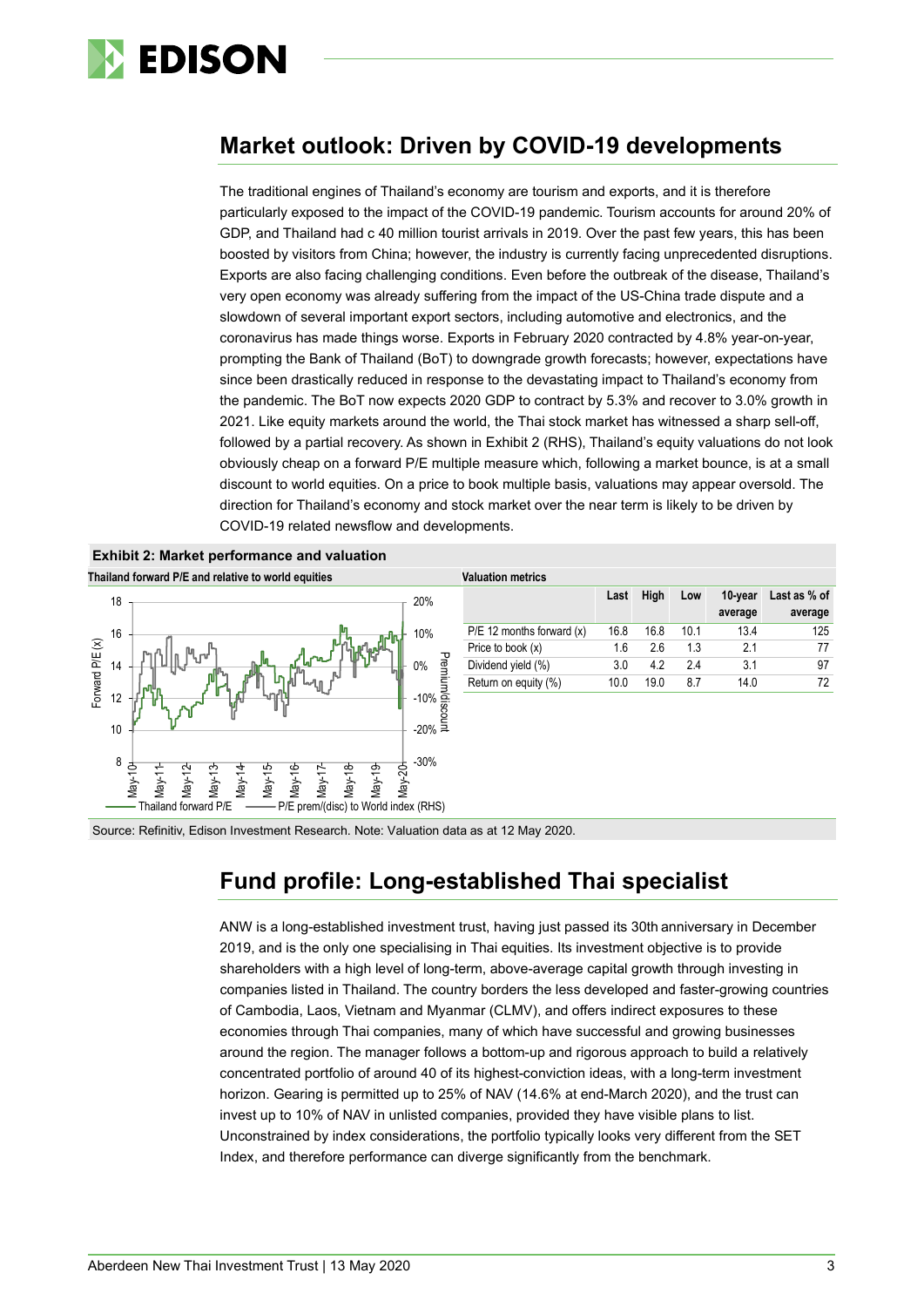

# **The fund manager: ASI Asian team**

### **The manager's view: Uncertain near-term outlook**

The manager expects Thailand's economy to be significantly affected by the COVID-19 pandemic, and is cautious as to whether the government's forecast for a 5.3% GDP contraction in 2020, followed by a return to growth in 2021, can be met. In the team's view, the shape of the recovery in global trade will be a key determinant, and may take longer than expected, noting that trade has experienced extreme dislocations, and that the supply chain was already under pressure prior to the coronavirus outbreak. US-China relations, having seemingly improved at the end of 2019, appear frostier again. Tourism could also take time to recover as restrictions to movement seem likely to remain in place for an extended period, and demand may also be curtailed by lower incomes. On a more positive note, the manager believes the government has been swift and decisive in its response to the virus, with measures including the declaration of a state of emergency, and imposition of a curfew. Stimulus and stabilisation packages amounting to c 15% of GDP have been put in place to give cash directly to farmers and low-income workers, support SMEs and ensure ample liquidity within the financial system. The team believes that the government has the capacity to implement further meaningful monetary and fiscal stimulus to help cushion the pandemic's impact on the economy. Aberdeen Standard Investments' (ASI) analysis suggests the existing measures could raise public debt to GDP from c 42% to c 55% in 2021–22, below the Finance Ministry's cap of 60%, a level which the team views as relatively conservative. The manager expects the government to substantially increase spending on its previously articulated plans for Thailand's 20-year development, which focus on infrastructure, digital technology and healthcare.

Over the longer term, the team remains optimistic on the outlook for Thailand. Given its well established manufacturing capability and business-friendly government, the country is a likely beneficiary of the accelerating trend for multinationals to add or relocate manufacturing facilities outside of China. Furthermore, the manager believes companies in Thailand are well placed to benefit from the faster growth of its neighbours. The CLMV countries represent a large economic hinterland with a population of c 165 million people, at an earlier stage of economic development, presenting an underpenetrated market for Thai goods and services.

# **Asset allocation**

## **Investment process: Fundamental, in-depth and patient**

The manager believes that the Thai equity market is fundamentally inefficient, and that there is scope to add value through following a bottom-up and disciplined investment process to find quality companies that are mispriced. Meeting companies and getting to know their managements is an important part of the process to enable the team to evaluate their integrity and alignment with minority shareholders' interests. This forms part of the environmental, social and governance (ESG) assessment of the company, which is integrated alongside fundamental research into the sustainability of its competitive position and financial resilience. The fund is managed by the wellresourced Aberdeen Standard Asian team, which includes three experienced investment professionals based in Bangkok, who are supported by the broader team of Asian and sector specialists.

# **Current portfolio positioning**

Exhibit 3 shows ANW's exposure by sector as at end-March 2020. The largest overweights relative to the SET Index are in construction materials (+8.5pp), property development (+7pp), insurance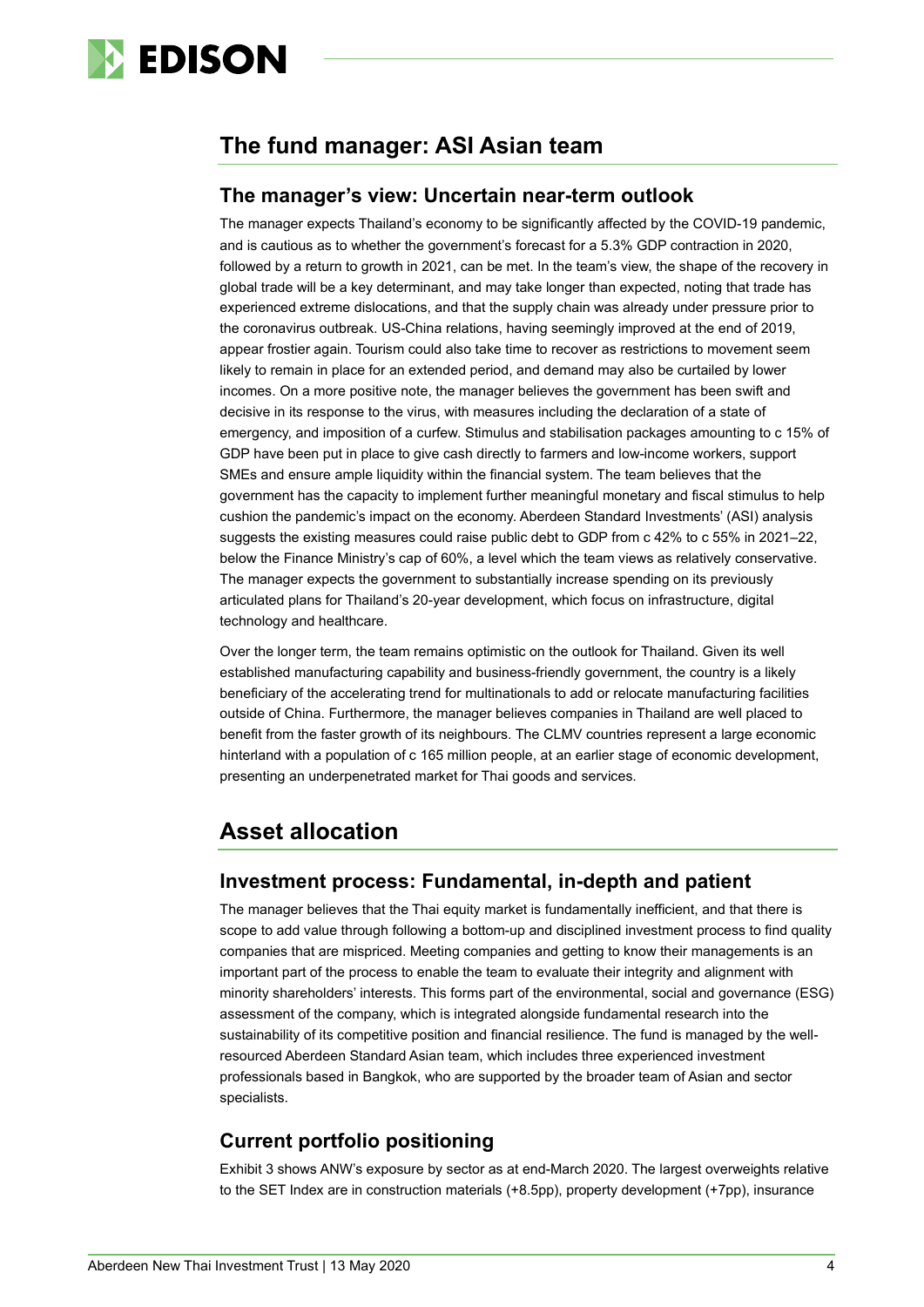

(+4.4pp) and automotive (+4.3pp). ANW was most underweight transportation & logistics (-8.5pp), energy & utilities (-5.5pp), and information & communications technology (-4.5pp).

The Thai equity market has been very volatile over the past few months, and the manager has used opportunities to reposition the portfolio slightly, increasing its quality, liquidity and defensiveness. ASI expects that quality companies with strong balance sheets can better weather the impacts of the pandemic, and potentially gain market share, while weaker players may suffer disproportionately. The team also believes the outlook for companies in construction, property and autos has deteriorated materially, and has been reducing these positions in the portfolio. It has also taken profits from holdings that have been relatively resilient during the market rout. These have included telecoms operator Advanced Info Service (which the manager continues to like, and remains one of ANW's largest positions), and hospitals operator Bangkok Dusit Medical Services.

| -Allience: I ordono opolor exposure to be randox sensimilarly allied claimar |                                     |                                  |                |                 |                                       |                                   |  |  |  |  |
|------------------------------------------------------------------------------|-------------------------------------|----------------------------------|----------------|-----------------|---------------------------------------|-----------------------------------|--|--|--|--|
|                                                                              | Portfolio end-<br><b>March 2020</b> | Portfolio end-<br>September 2019 | Change<br>(pp) | Index<br>weight | <b>Active weight</b><br>vs index (pp) | Trust weight/<br>index weight (x) |  |  |  |  |
| Energy & utilities                                                           | 16.2                                | 16.5                             | (0.3)          | 21.7            | (5.5)                                 | 0.7                               |  |  |  |  |
| Construction materials                                                       | 13.3                                | 12.8                             | 0.5            | 4.8             | 8.5                                   | 2.8                               |  |  |  |  |
| Property development                                                         | 12.9                                | 10.8                             | 2.1            | 5.9             | 7.0                                   | 2.2                               |  |  |  |  |
| Banking                                                                      | 10.1                                | 12.4                             | (2.3)          | 9.8             | 0.3                                   | 1.0                               |  |  |  |  |
| Food & beverages                                                             | 7.9                                 | 7.8                              | 0.1            | 6.7             | 1.2                                   | 1.2                               |  |  |  |  |
| Commerce                                                                     | 6.9                                 | 6.9                              | 0.0            | 11.3            | (4.4)                                 | 0.6                               |  |  |  |  |
| Info. & comms. technology                                                    | 6.0                                 | 4.6                              | 1.4            | 10.5            | (4.5)                                 | 0.6                               |  |  |  |  |
| Healthcare services                                                          | 5.9                                 | 3.7                              | 2.2            | 5.0             | 0.9                                   | 1.2                               |  |  |  |  |
| Insurance                                                                    | 5.5                                 | 5.7                              | (0.2)          | 1.1             | 4.4                                   | 5.0                               |  |  |  |  |
| Finance & securities                                                         | 5.0                                 | 6.5                              | (1.5)          | 3.1             | 1.9                                   | 1.6                               |  |  |  |  |
| Automotive                                                                   | 4.7                                 | 5.1                              | (0.4)          | 0.4             | 4.3                                   | 11.8                              |  |  |  |  |
| Electronic components                                                        | 2.2                                 | 2.3                              | (0.1)          | 0.8             | 1.4                                   | 2.8                               |  |  |  |  |
| Property fund                                                                | 1.8                                 | 3.6                              | (1.8)          | 2.8             | (1.0)                                 | 0.6                               |  |  |  |  |
| Transportation & logistics                                                   | 0.7                                 | 0.0                              | 0.7            | 9.2             | (8.5)                                 | 0.1                               |  |  |  |  |
| Packaging                                                                    | 0.0                                 | 0.0                              | 0.0            | 0.3             | (0.3)                                 | 0.0                               |  |  |  |  |
| Media & publishing                                                           | 0.0                                 | 0.0                              | 0.0            | 1.0             | (1.0)                                 | 0.0                               |  |  |  |  |
| Other                                                                        | 0.0                                 | 0.0                              | 0.0            | 5.6             | (5.6)                                 | 0.0                               |  |  |  |  |
| Cash                                                                         | 0.9                                 | 1.3                              | (0.4)          | 0.0             | 0.9                                   | N/A                               |  |  |  |  |
| Total incl. cash                                                             | 100.0                               | 100.0                            |                | 100.0           |                                       |                                   |  |  |  |  |

#### **Exhibit 3: Portfolio sector exposure vs SET Index benchmark (% unless stated)**

Source: Aberdeen New Thai Investment Trust, Edison Investment Research

In February 2020, ANW participated in the IPO of Central Retail Corporation Despite concerns regarding the impact of the COVID-19 pandemic, the issue was heavily over-subscribed, indicating investors' positive view of the attractiveness of the company's assets over the long term. Central Retail was Thailand's largest listing since 2013, raising c \$2.5bn. The firm is one of the nation's largest retailers, operating over 2,000 stores across multiple formats, including supermarkets, convenience stores and department stores. Central Retail, through its hypermarket subsidiary Big C, is also the largest foreign-owned retailer in Vietnam, which the manager believes positions the company well to capture the country's rapid economic growth.

The manager has also introduced airports operator Airports of Thailand (AOT) into the portfolio. AOT operates six airports in Thailand, including Bangkok Airport, the country's busiest. The team assessed that the sharp fall in the company's share price in response to the pandemic presented an attractive entry point for the long term. It expects airports to reopen later this month, but for traffic to take a few years to recover. The manager notes, however, that AoT's business has very high operating leverage, so even incremental improvements to revenues, as traffic improves from a low base, should have a larger positive impact on earnings.

The team continues to be committed to investing in high-quality companies that are intrinsically undervalued on a long-term horizon and has a number of stocks on its radar. In ASI's view, the portfolio is well positioned to generate long-term capital gains, and the current market weakness potentially offers exciting opportunities for ANW.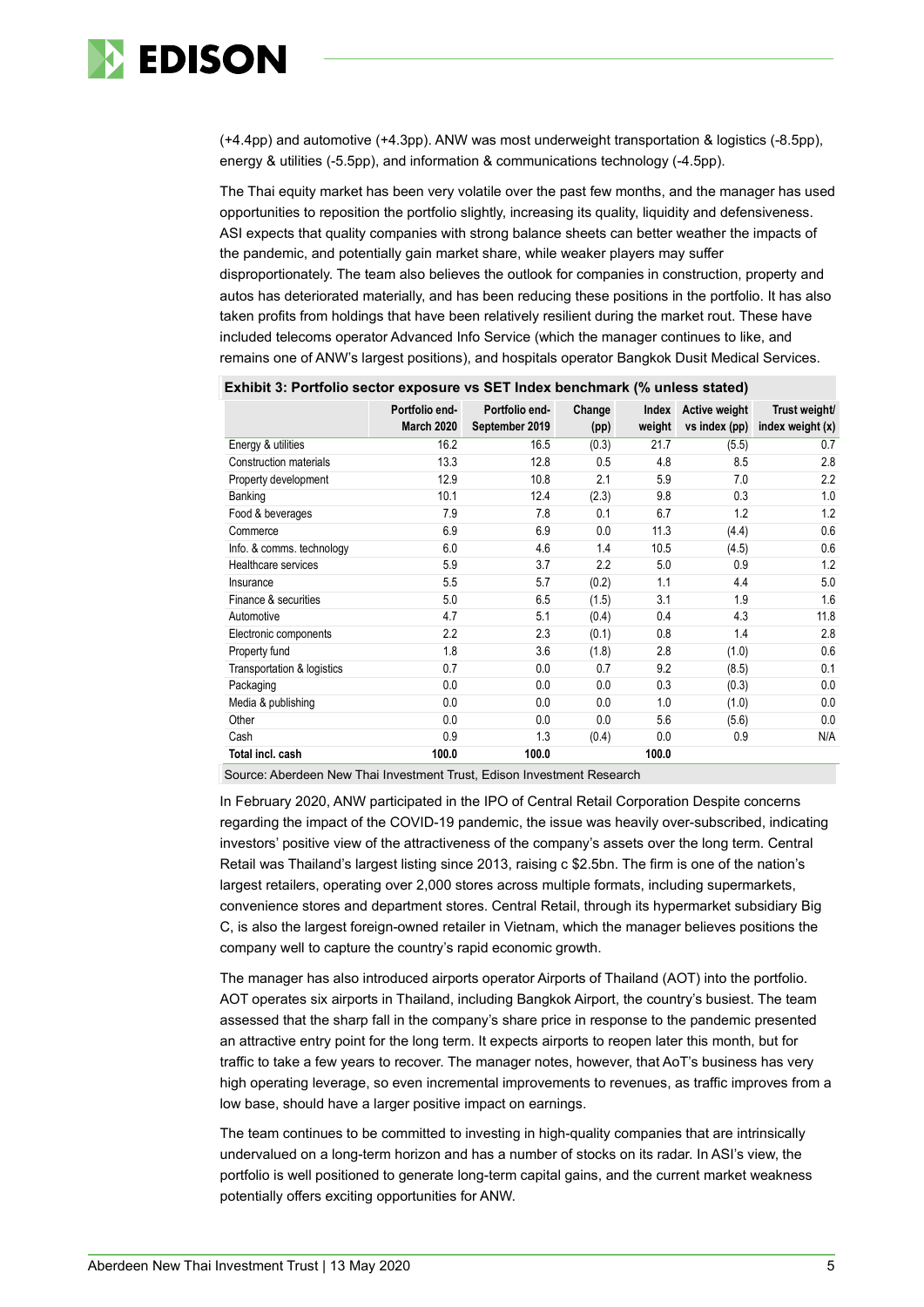

# **Performance: Poorly positioned for the pandemic**

As shown in Exhibits 5 and 6, ANW has generated strong absolute gains on a NAV total return basis over the past 10 years. Over that period, the trust has also significantly outperformed the MSCI Asia ex-Japan and MSCI World indices. The NAV total return performance relative to the SET Index benchmark, however, has lagged over all periods shown, although the share price has outperformed over one month. For the past several years, the benchmark's performance has been mainly driven by a narrow number of large-cap stocks, and ANW's bias towards quality and smaller companies that trade on reasonable valuations has not been in favour. More recently, the trust was poorly positioned for the unforeseen market fall triggered by COVID-19. The manager's key investment themes are rising incomes, urbanisation and improving infrastructure, which was reflected in the portfolio's overweight to construction materials, property and insurance stocks. ANW also had significant exposure to the automotive sector and was invested in several high-quality niche players in this sector. These positions have been very weak, while the portfolio was underweight areas that were relatively resilient, including utilities and information technology. Furthermore, prior to the coronavirus outbreak, ANW had high single-digit gearing, which amplified the share price falls. As at end-March 2020, net gearing had increased to 14.6% due to the fall in the fund's net asset value.

| 12 months ending | Share price<br>$(\%)$ | <b>NAV</b><br>(%) | <b>SET Index</b><br>$(\%)$ | <b>MSCI AC Asia ex-</b><br>Japan $(\%)$ | <b>MSCI World</b><br>$(\%)$ |
|------------------|-----------------------|-------------------|----------------------------|-----------------------------------------|-----------------------------|
| 30/04/16         | (8.4)                 | (8.5)             | (5.9)                      | (14.3)                                  | 1.1                         |
| 30/04/17         | 30.2                  | 28.5              | 31.5                       | 37.5                                    | 30.6                        |
| 30/04/18         | 13.3                  | 13.6              | 20.5                       | 16.8                                    | 6.9                         |
| 30/04/19         | 2.7                   | 0.3               | 1.3                        | 1.6                                     | 13.1                        |
| 30/04/20         | (23.1)                | (25.2)            | (17.6)                     | (4.1)                                   | (0.2)                       |

**Exhibit 4: Five-year discrete performance data**

Source: Refinitiv. Note: All % on a total return basis in pounds sterling.

### **Exhibit 5: Investment trust performance to 30 April 2020**

**Price, NAV and benchmark total return performance, one-year rebased Price, NAV and benchmark total return performance (%)**



Source: Refinitiv, Edison Investment Research. Note: Three-, five- and 10-year performance figures annualised.

#### **Exhibit 6: Share price and NAV total return performance, relative to indices (%)**

|                                         |       | One month Three months | Six months | One year | Three years | Five years | 10 years |
|-----------------------------------------|-------|------------------------|------------|----------|-------------|------------|----------|
| Price relative to SET Index             | 4.3   | (4.5)                  | (6.7)      | (6.7)    | (11.1)      | (14.4)     | (6.4)    |
| NAV relative to SET Index               | (0.9) | (8.2)                  | (9.7)      | (9.3)    | (15.4)      | (19.6)     | (16.5)   |
| Price relative to MSCI AC Asia ex-Japan | 13.4  | (13.3)                 | (23.8)     | (19.9)   | (21.4)      | (20.5)     | 42.3     |
| NAV relative to MSCI AC Asia ex-Japan   | 7.8   | (16.6)                 | (26.2)     | (22.1)   | (25.2)      | (25.4)     | 26.9     |
| Price relative to MSCI World            | 11.4  | (8.5)                  | (22.0)     | (22.9)   | (25.9)      | (33.1)     | 1.9      |
| NAV relative to MSCI World              | 5.9   | (12.0)                 | (24.5)     | (25.1)   | (29.5)      | (37.1)     | (9.1)    |

Source: Refinitiv, Edison Investment Research. Note: Data to end-April 2020. Geometric calculation.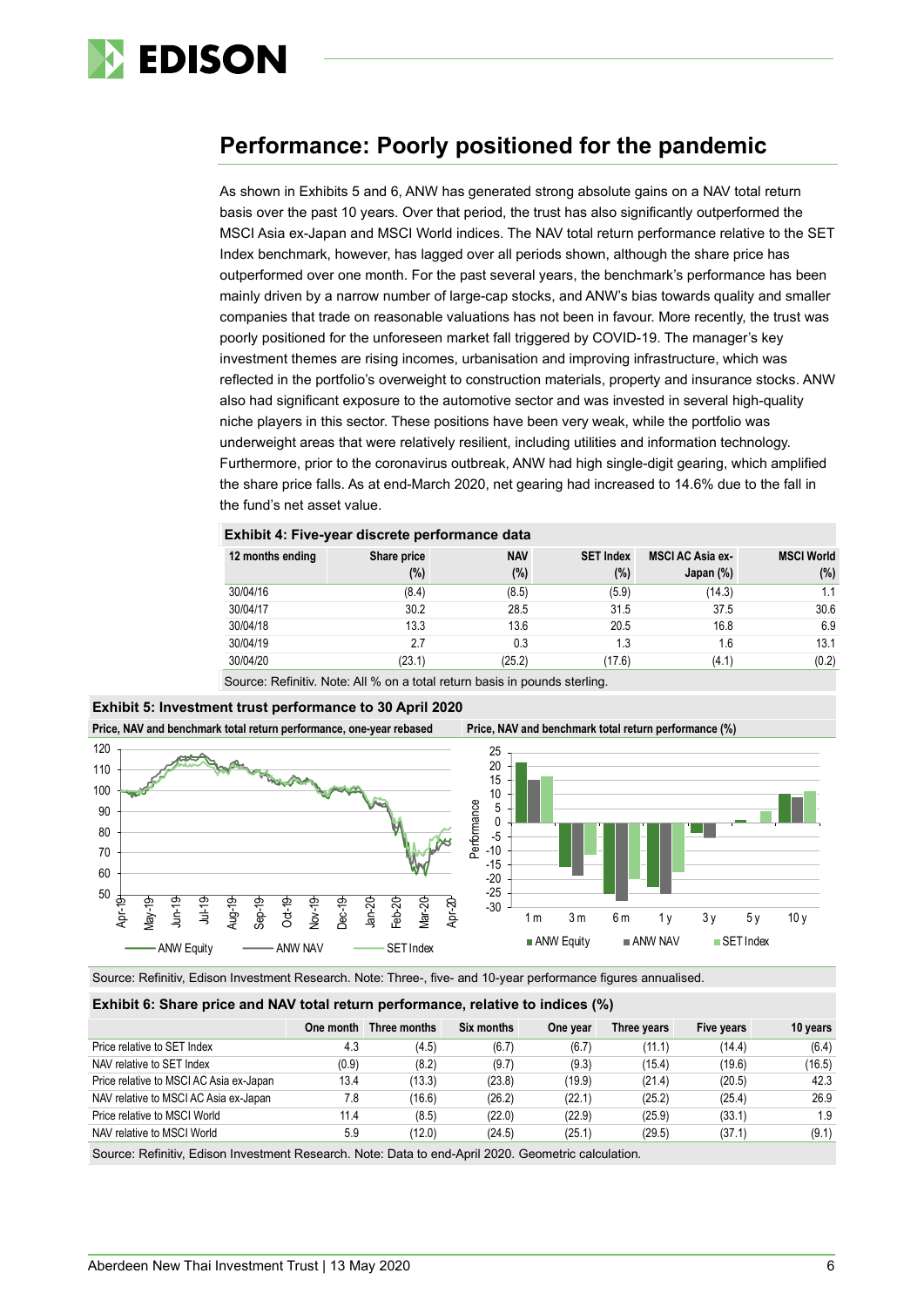# **EDISON**



**Exhibit 7: NAV total return performance relative to benchmark over three years**

Source: Refinitiv, Edison Investment Research

# **Discount: Recovered from extreme volatility**

As shown in Exhibit 8, ANW's discount to cum-income NAV has been very volatile in the past two months, reflecting extreme movements in equity prices in Thailand (and indeed around the world), and a sharp fall in investor confidence in response to the COVID-19 pandemic. The discount has returned to more normal levels recently, and stood at 15.0% as at 13 May 2020, slightly wider than the three-year average of 14.5%.The board actively monitors the discount and has the ability to repurchase shares if this is deemed to be in the best interest of shareholders. ANW does not have a fixed life; however, if in the 12 weeks preceding its year end, the shares have been trading at an average discount in excess of 15% to the cum-income NAV, a special resolution to wind up the company will be proposed at the next AGM. The board also constantly monitors investment performance and has recently announced that, if performance over the next three years to 28 February 2023 has not outperformed the benchmark, it may review ANW's investment management arrangements. This may include, but is not limited to, an option for shareholders to redeem shares for cash.



**Exhibit 8: Share price discount to NAV (including income) over three years (%)**

Source: Refinitiv, Edison Investment Research

# **Capital structure and fees**

ANW is a conventional investment trust with one class of share; currently there are 16.5m ordinary shares in issue. The board has the authority (renewable annually) to repurchase up to 14.99% and allot up to 10% of issued share capital. As shown in Exhibit 2, activity has been de minimis in FY20 with 92,338 shares repurchased at a total cost of c £0.5m (FY19: 280,612 shares costing £1.6m).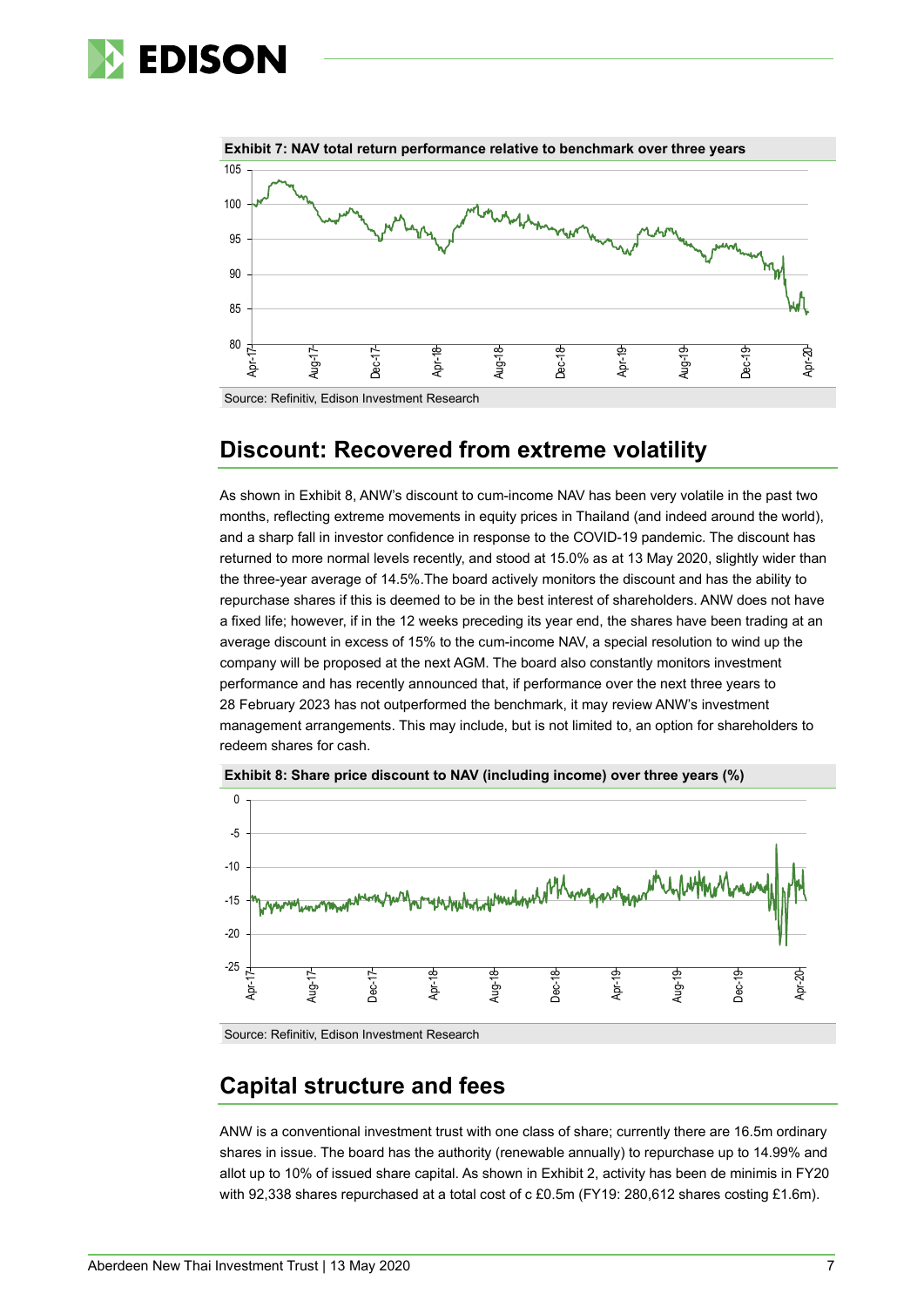

ANW has a £15m three-year, multi-currency facility with Industrial and Commercial Bank of China, and as at end-March, £10m was drawn, and the trust had net gearing of 14.6%.

The board has recently revised the calculation of the investment management fee. Until 28 February 2020, the investment management fee was charged to the trust monthly and calculated at an annual rate of 0.9% of net assets. With effect from FY21 the 0.9% pa fee will be calculated on the market capitalisation of the trust, which the board believes is better aligned to shareholders' interests and industry practice. Based on the market capitalisation at the close of business on 4 May 2020 the management fee change would result in a reduction in the management fee of £96,000 or 13%.

# **Dividend policy and record**

ANW has the highest dividend yield among its AIC Country Specialists – Asia Pacific sector peer group (as shown in Exhibit 9). The board approved new measures in May 2018, which resulted in a substantial 62% increase in the dividend paid in FY19. The allocation of management fees and interest costs was changed from being wholly allocated to the income account, to a 75:25 split between the capital and income accounts respectively. This reflects the board's expected total return for the trust over the long term and increases the proportion of net earnings available for dividend payments. The board also introduced an interim dividend, payable in November, in addition to the final dividend, which is paid in June or July.

The board has recently declared a second interim dividend of 11p per share in lieu of a final dividend, to avoid requiring shareholders' approval should COVID-19 restrictions cause a delay to the forthcoming AGM in June. Combined with an interim dividend of 8.0p per share, the total dividends per share for FY20 is 19p (FY19: 18p).

# **Peer group comparison**

Exhibit 9 shows the AIC Country Specialists – Asia Pacific sector funds with a performance track record of over three years. The members have a wide geographical variation and different mandates, which include income and unlisted equities, therefore direct comparisons may not be helpful. ANW is one of the smaller trusts within this group. Its 10-year NAV total return performance ranks fifth and is well above the peer group average. Over shorter periods, however, its performance has lagged, ranking eighth over one and five years respectively, and fifth over three years. ANW's ongoing charge is below average and ranks sixth, and it has the highest dividend yield at 4.6%. The trust's discount to cum-fair NAV ranks seventh.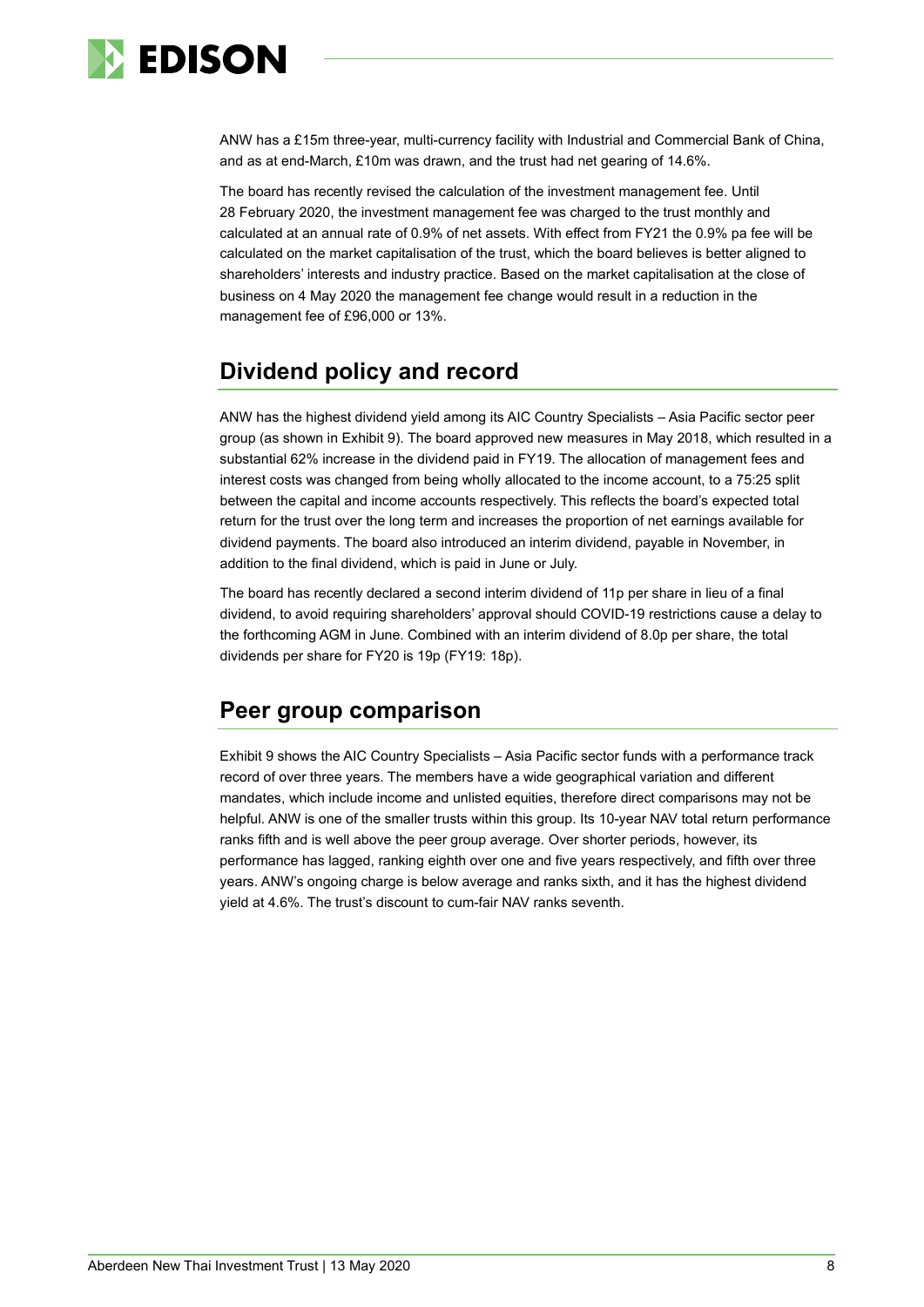

#### **Exhibit 9: AIC Country Specialists: Asia Pacific peer group as at 12 May 2020\***

| % unless stated                          | <b>Market</b> | <b>NAV TR</b> | <b>NAV TR</b> | <b>NAV TR</b> | <b>NAV TR</b> | <b>Discount</b> | Ongoing | Perf.     | <b>Net</b> | <b>Dividend</b> |
|------------------------------------------|---------------|---------------|---------------|---------------|---------------|-----------------|---------|-----------|------------|-----------------|
|                                          | cap fm        | 1 year        | 3 year        | 5 year        | 10 year       | (cum-fair)      | charge  | fee       | gearing    | yield $(\%)$    |
| Aberdeen New Thai                        | 68.9          | (23.8)        | (13.3)        | 6.1           | 140.2         | (15.0)          | 1.3     | <b>No</b> | 111        | 4.6             |
| Aberdeen New India                       | 221.9         | (16.3)        | (14.1)        | 21.6          | 76.8          | (14.6)          | 1.2     | No        | 109        | 0.0             |
| <b>Fidelity China Special Situations</b> | 1.270.5       | 13.8          | 25.4          | 51.1          | 212.4         | (12.3)          | 0.9     | Yes       | 124        | 1.6             |
| India Capital Growth                     | 46.5          | (37.0)        | (46.6)        | (13.0)        | (16.2)        | (32.2)          | 1.9     | No        | 100        | 0.0             |
| JPMorgan China Growth & Income           | 274.8         | 39.7          | 68.5          | 93.5          | 226.5         | (14.0)          | 1.3     | No        | 111        | 1.1             |
| JPMorgan Indian                          | 395.3         | (26.0)        | (28.6)        | 1.3           | 27.9          | (13.2)          | 1.1     | No        | 101        | 0.0             |
| Vietnam Enterprise Investments**         | 888.9         | (6.5)         | 16.1          | 94.0          | 157.8         | (12.3)          | 2.2     | No        | 99         | 0.0             |
| VietNam Holding**                        | 73.4          | (10.6)        | (20.9)        | 30.5          | 73.3          | (22.3)          | 2.9     | Yes       | 100        | 0.0             |
| VinaCapital Vietnam Opp Fund             | 515.5         | (1.7)         | 12.4          | 98.7          | 142.9         | (23.4)          | 1.7     | No        | 100        | 2.9             |
| <b>Weiss Korea Opportunity</b>           | 109.4         | (7.9)         | (13.4)        | 10.3          |               | (4.6)           | 1.8     | No        | 100        | 3.1             |
| Simple average                           | 386.5         | (7.6)         | (1.5)         | 39.4          | 115.7         | (16.4)          | 1.6     |           | 106        | 1.3             |
| Rank (out of 10)                         | 9             | 8             | 5             | 8             | 5             |                 | 6       |           | 3          |                 |

Source: Morningstar, Edison Investment Research. Note: \*Performance data to 11 May 2020. \*\*NAV TR to 30 April 2020. TR = total return. Net gearing is total assets less cash and equivalents as a percentage of net assets.

# **The board**

The board consists of four independent non-executive directors, chaired by Nicolas Smith (appointed March 2013 and assumed his current role in June 2013). The senior independent director is Andy Pomfret (appointed in September 2014 and assumed his current role in December 2019). The other members of the board and their dates of appointment are Sarah MacAulay (December 2016) and Anne Gilding (18 October 2019).